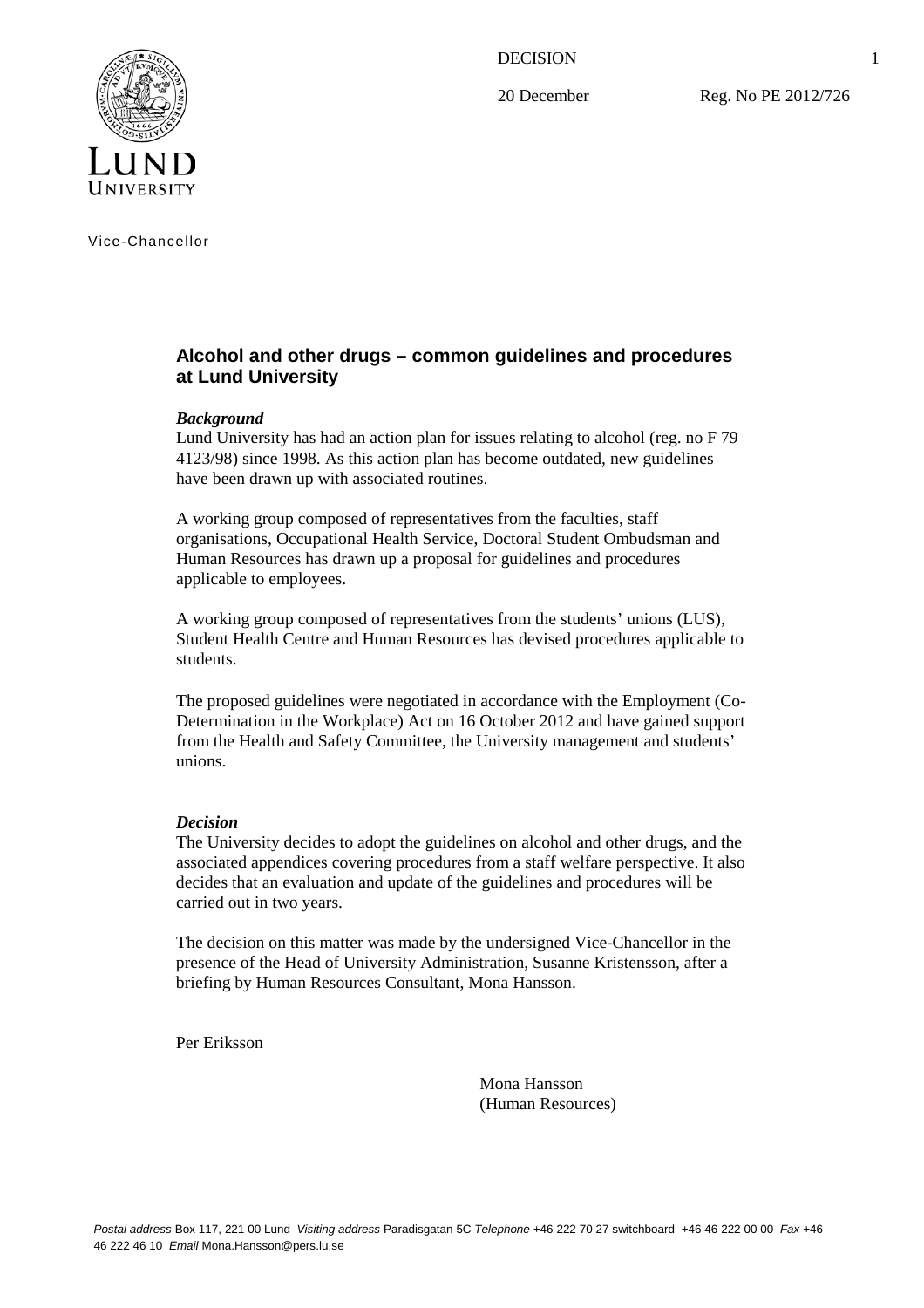Copies Faculty offices Division heads Specialised centres (USV) (Anita Nilsson) Occupational Health Service Student Health Centre Staff organisations Students' unions (LUS) Rules and regulations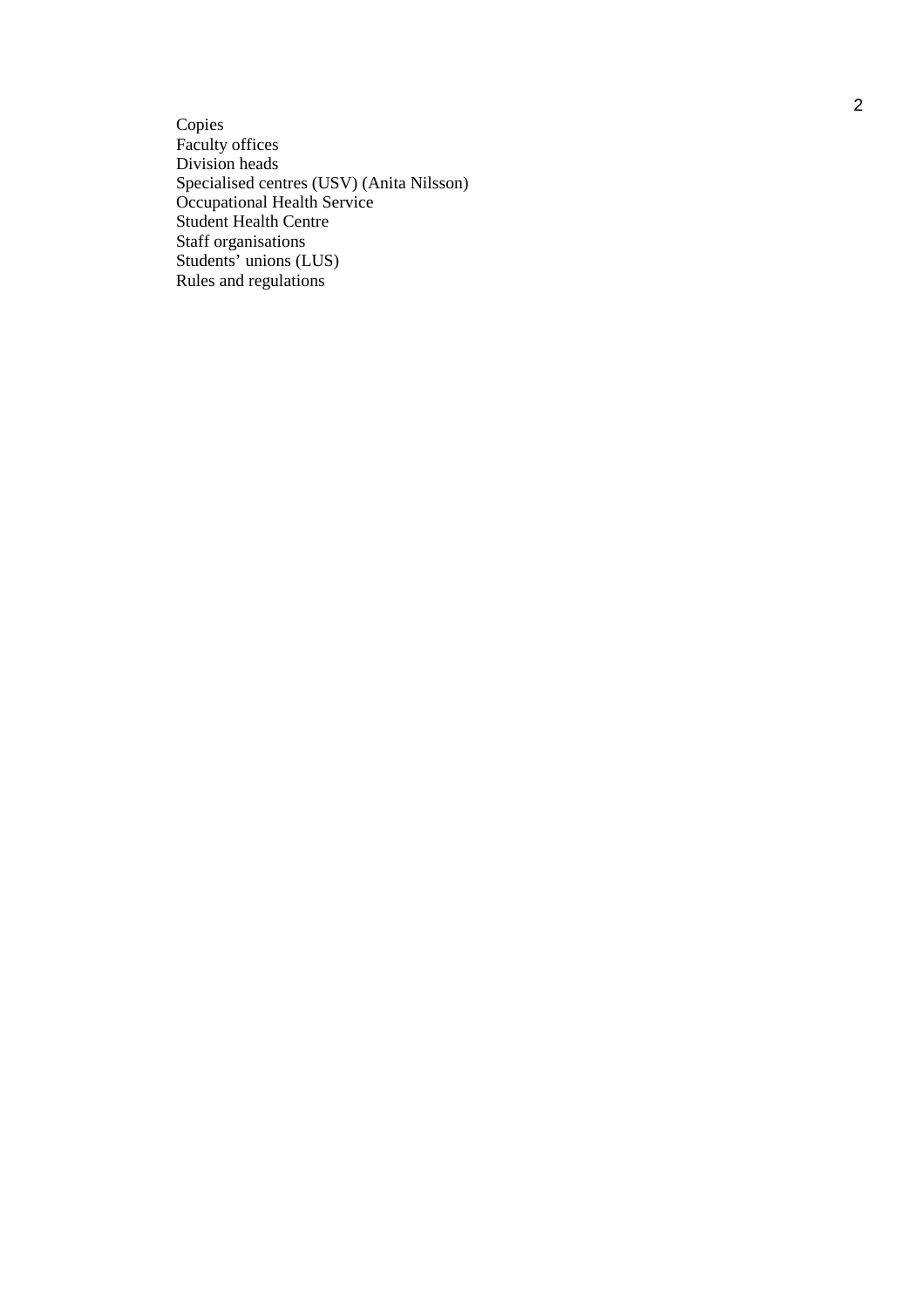DECISION

20 December 2012

Reg. No PE 2012/726



# Alcohol and other drugs

 $\mathcal{L}_\text{max}$  and  $\mathcal{L}_\text{max}$  are the set of  $\mathcal{L}_\text{max}$ 

Common guidelines and procedures at Lund University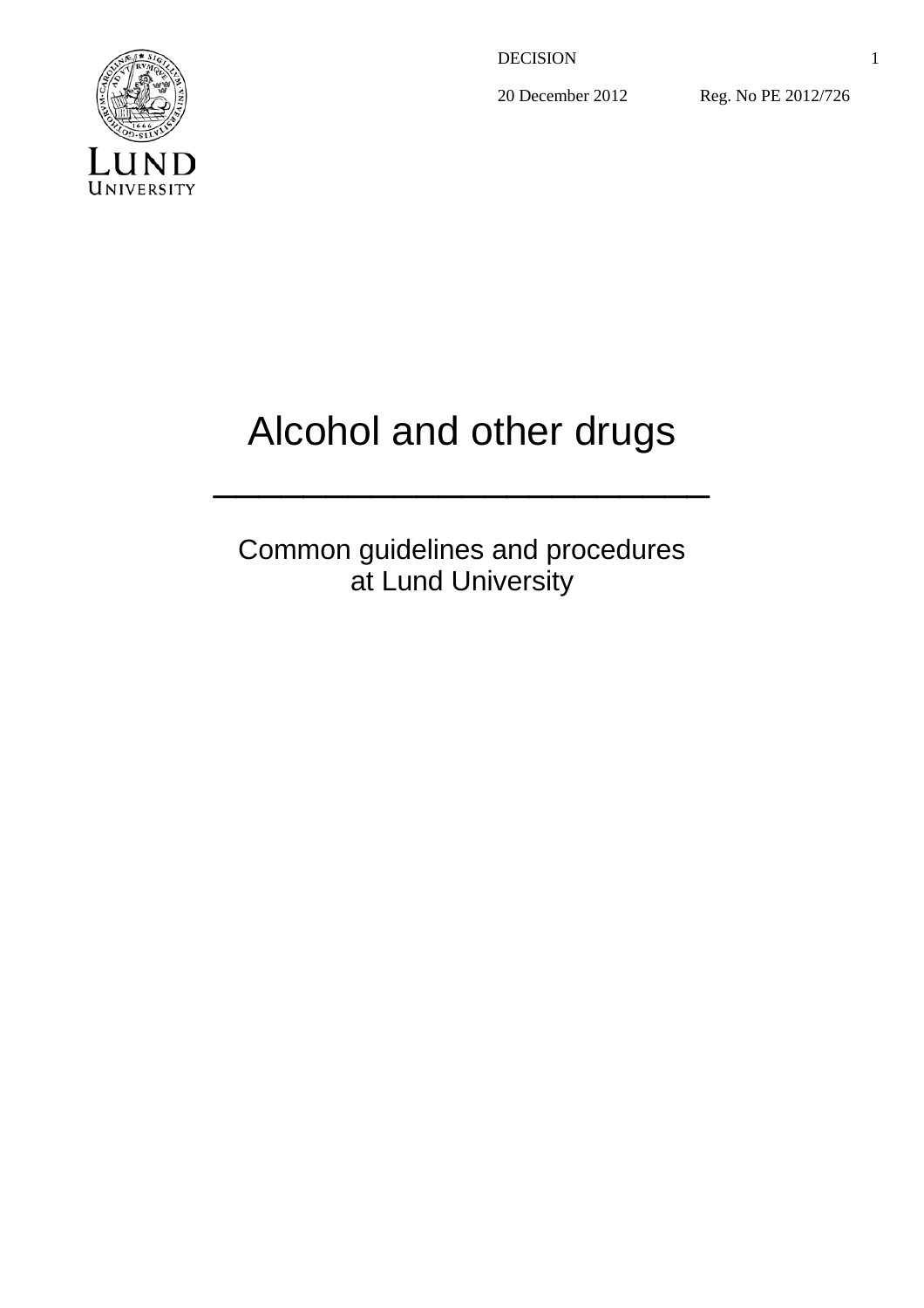# **Guidelines on alcohol and other drugs**

Lund University strives to be an alcohol and drug-free work and study environment, in order to promote staff welfare and provide a good work environment. Illegal and unauthorised handling and use of narcotic and dopingclassified substances is not compatible with employment or study at Lund University. All employees and students have a responsibility to ensure these guidelines are applied at Lund University. Handling of alcohol and drugs in the context of education and research comes under different rules.

The aim of Lund University's guidelines on alcohol and other drugs is to

- ensure an alcohol and drug-free work and study environment
- prevent alcohol and/or drug-related accidents
- prevent impairment of work or study performance due to intake of alcohol and/or drugs
- identify and take measures to address problems at an early stage, thus preventing illness and exclusion due to alcohol and drug use

At Lund University, working or studying under the influence of alcohol or drugs is prohibited, as is allowing use of alcohol and drugs outside the workplace or studies to have an impact on efficiency, safety or the comfort of others at work. Every head of department or equivalent manager who has reason to suspect or who knows that an employee or student has problems that are adversely affecting his or her work/studies should discuss this with the individual in private. All employees at the University have a responsibility to help colleagues who abuse alcohol and/or drugs. If an employee suspects that a colleague has problems with alcohol and/or drugs, he or she shall inform the head of department or equivalent. Not speaking up out of loyalty to the alcohol or drug abuser does not help the person with the problem.

Lund University has a responsibility to help employees with rehabilitation. Employees with alcohol and/or drug addictions shall be offered relevant treatment in combination with demands on the employee. The employer is responsible for investigating the problem, putting in place rehabilitation measures and following up the rehabilitation programme. Documentation of incidents and measures taken are crucial in the work to rehabilitate employees with alcohol and/or drug-related problems. The employee has a duty to participate in his or her rehabilitation.

Alcohol may be served at staff parties and when entertaining guests, but this must be approved by the head of department or equivalent. Good judgement shall be used regarding alcohol consumption, and alcohol-free alternatives shall always be offered. No one should feel that their choice is called into question if they elect not to drink alcohol.

Lund University has a responsibility to put in preventive measures for students and to support students who are suspected to have problems with alcohol and/or drugs.

Those in management positions have a duty to ensure that the guidelines on alcohol and other drugs are followed in the workplace. Human Resources help to provide training and information on these issues. The staff organisations also help to ensure that the guidelines are applied consistently.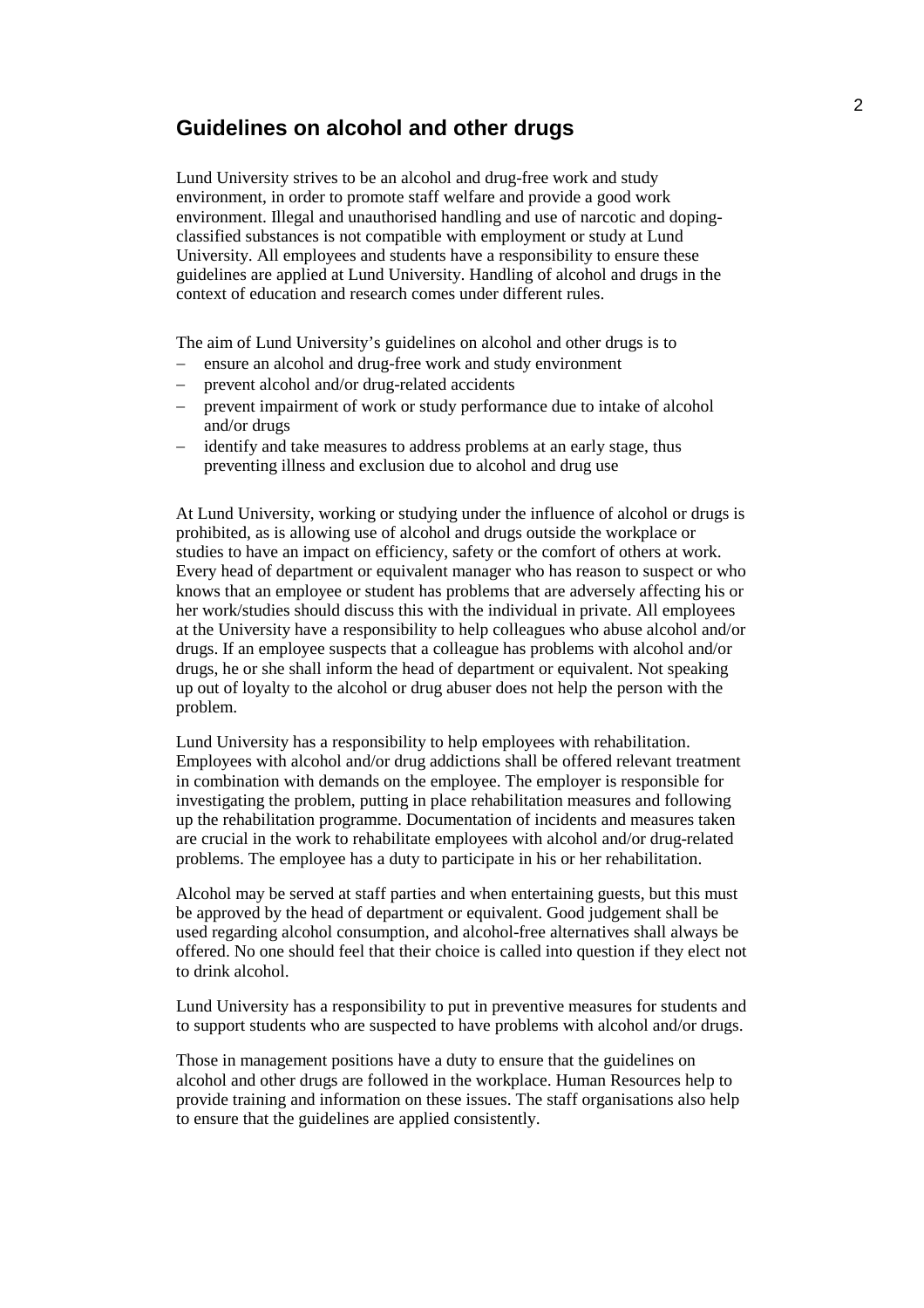# **Procedures for addressing alcohol and drug problems among staff**

These procedures are based on the Lund University guidelines on alcohol and other drugs (reg. no PE 2012/726) and the Swedish Work Environment Authority regulations on adaptation and rehabilitation (Arbetsanpassning och rehabilitering, AFS 1994:1) and serve as an aid in the work on these issues. The procedures indicate how the guidelines are to be implemented and address roles and responsibilities, routines and measures.

# **Roles and responsibilities**

#### **Human Resources**

- − create routines to ensure that information and training is provided and followed up
- − ensure that information about the guidelines and procedures for alcohol and drugs is included in the induction procedures for new staff
- − offer support to local human resources officers

#### **Local human resources officers**

guide and support managers in alcohol and drug-related issues and also assist with the rehabilitation measures that may be necessary and with the drawing up of treatment contracts

#### **Heads of department or equivalent managers**

- − embed the guidelines and procedures for alcohol and other drugs in the daily operations of the department
- make staff aware of the aim of the guidelines
- − act as early as possible on suspicions that an employee may have a problem
- − document all incidents and measures taken
- initiate and follow established routines for adaptation and rehabilitation and draw up a treatment contract where applicable
- − offer support to the employee before, during and after any treatment

#### **Occupational Health Service**

- after a request from a head of department or equivalent manager, call an initial meeting with those concerned as soon as possible to clarify questions relevant to a possible assessment and recommendation of measures. Important parties to attend are the employee concerned, his or her line manager, a representative of human resources and a union representative where applicable
- help with the drawing up of a treatment contract in cases where regular tests are to be carried out by the Occupational Health Service or where a referral is needed to an external treatment provider in the field of alcohol/drugs
- in contact with employees, actively investigate whether alcohol and drugs also have an impact on the individual's fitness to work and recommend action where necessary

#### **Employees**

keep themselves informed of Lund University's guidelines and procedures for alcohol and other drugs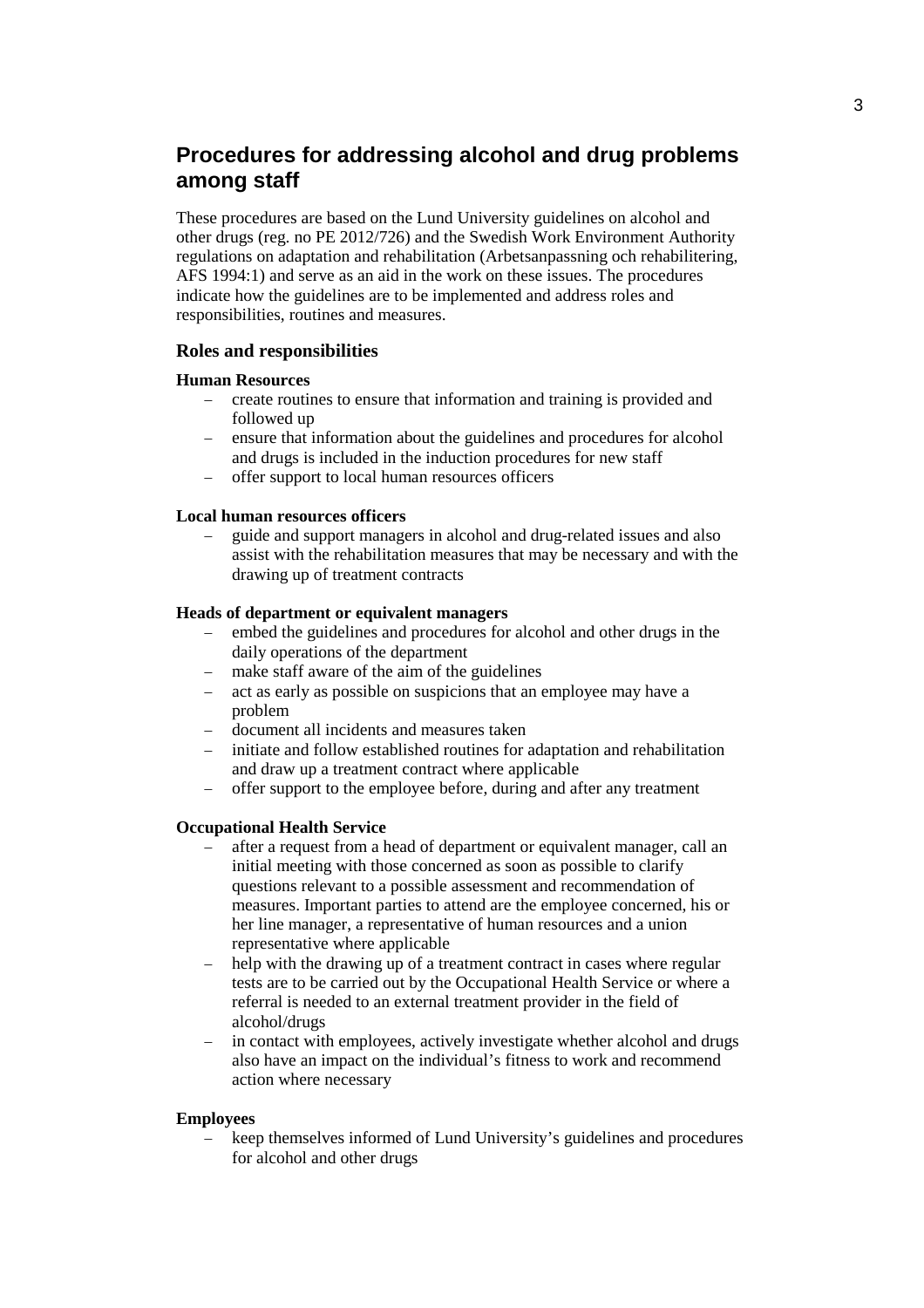- − who use medication that can have an impact on the fitness to work are urged to report this to their line manager
- be alert to whether a colleague has a problem with alcohol and/or drugs
- inform the head of department or equivalent if they suspect that a colleague has a problem with alcohol and/or drugs
- manage their alcohol consumption so that it does not have a negative impact on their work, safety or the work environment
- take an active part in the planning and implementation of their own rehabilitation

#### **Staff organisations**

- help to ensure that the Lund University guidelines and procedures for alcohol and other drugs are applied consistently
- − offer support to their members

# **Procedures**

The sooner an individual's alcohol/drug abuse problem is brought to light and treated, the greater the likelihood of overcoming the problem. Interfering and asking questions is caring!

When a manager suspects that an employee has some form of problem, the manager should discuss the matter with the employee. Problems may be due to different causes and a manager should not try to diagnose. Remember to document both the reasons for the conversation and what is said. Personal information connected to problems is confidential and documentation concerning individual cases should be locked away.

Early signs of alcohol and drug problems may include:

- − a deterioration in performance at work
- − appearing to be unbalanced
- difficulty getting to work on time
- − reduced interest in clothing and personal hygiene
- − smelling of alcohol
- − repeated short absences, especially following weekends and holidays
- − annual leave, unpaid leave and 'working from home' without prior notification

# **Measures to be taken if an employee is under the influence of alcohol or drugs in the workplace**

- send the employee home immediately in a safe manner
- − if the employee is judged to be in a very poor state, obtain medical care
- − the head of department or equivalent should contact the local human resources officer and the Occupational Health Service for advice
- the head of department or equivalent should contact the employee the day after the incident to make an appointment for a meeting. Inform the employee that support is available from his or her union

# **In connection with treatment**

An agreement must be signed with the employee in connection with treatment. The agreement should state that if the terms of the agreement are not met or if the individual falls back into substance abuse, the employer has the right to take measures that may affect the individual's employment.

The cost of any treatment is usually shared between the department, faculty and Human Resources.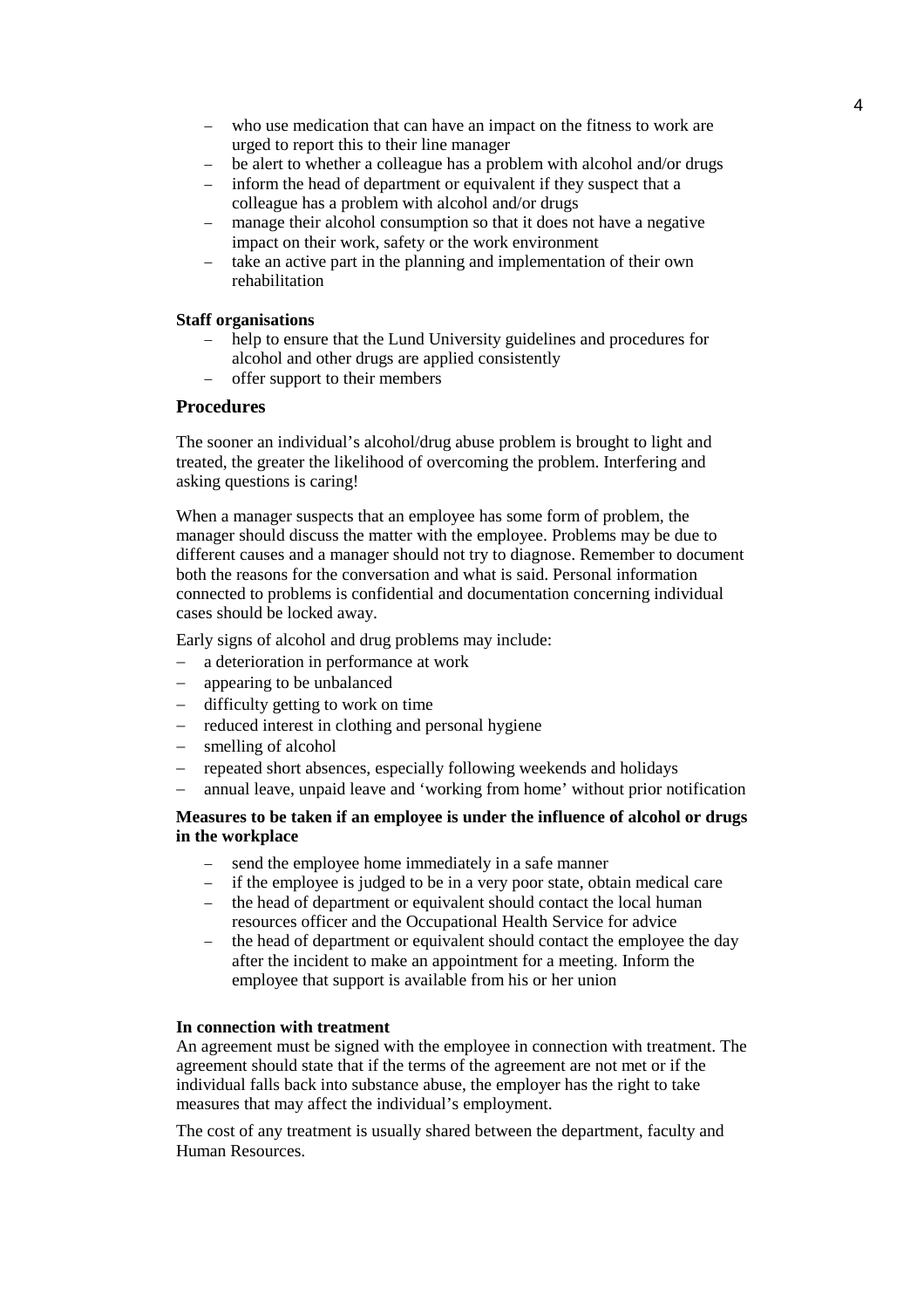#### **After treatment**

After treatment, plans should be made for a return to work, with continual followup meetings. Testing may form part of the follow-up. For continued support following treatment and to prevent a relapse, there must be an open attitude in the workplace. The employee should be asked how he/she wants his/her colleagues to be informed about the situation. In order to combat isolation, it is important that the employee quickly gets into social interaction with his or her colleagues.

#### **Internal contact list**

Local human resources officer Occupational Health Service tel. 046 222 32 80 Human Resources tel. 046 222 49 19, 046 222 70 27 University security service tel. 046 222 07 00

Staff organisations: Saco/S tel. 046 222 93 64 SEKO tel. 046 222 93 66, 046 222 93 61 OFR/S tel. 046 222 93 63

### **External contact list**

AA Alcoholics Anonymous tel. 08 720 38 42 Addiction Centre, Skåne University Hospital, Malmö, tel. 040 33 16 00 En dag i taget tel. 046 14 40 45 Nämndemansgården tel. 046 20 75 00 The health advice line (Sjukvårdsupplysningen) tel. 1177 Primary care centre/GP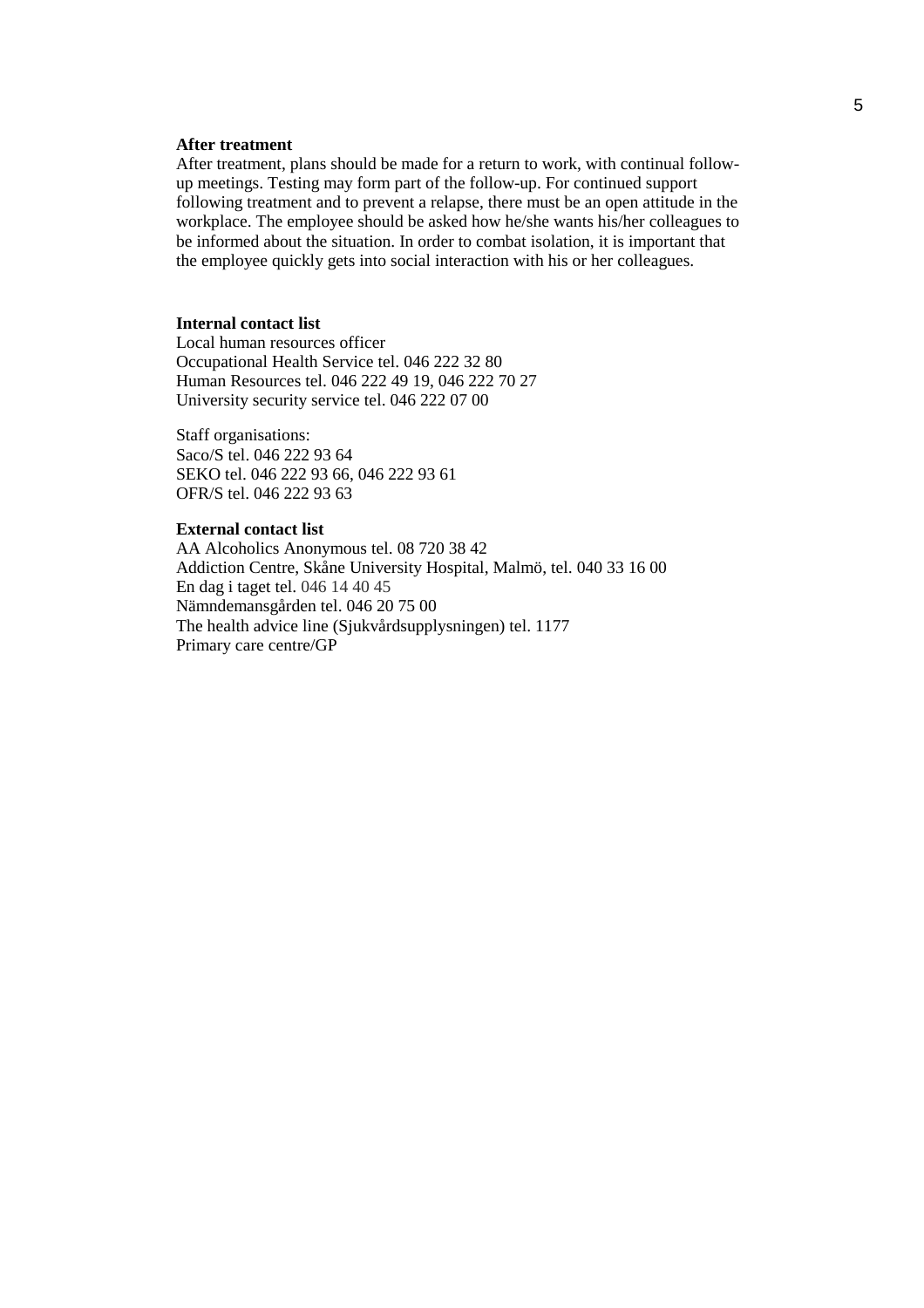# **Procedures for addressing alcohol and drug problems among students**

These procedures are based on the Lund University guidelines on alcohol and other drugs (reg. no PE 2012/726) and serves as an aid in the work on these issues. It is the responsibility of the University to inform staff and students about applicable guidelines and routines for the work on alcohol and drugs, and about what these entail. The procedures described here indicate how the guidelines are to be implemented and address roles and responsibilities, routines and measures.

# **Roles and responsibilities**

#### **Human Resources**

− create routines to ensure that information and training is provided to heads of department or equivalent managers in charge of the study environment

#### **Heads of department or equivalent managers in charge of the study environment**

- − embed the guidelines and procedures for alcohol and other drugs in the daily operations of the department
- − make students aware of the aims of the guidelines
- act as early as possible on suspicions that a student may have a problem
- − document all incidents and measures taken
- initiate and follow established routines for adaptation
- offer support to the student before, during and after any treatment

### **Student Health Centre**

- raise the issue of alcohol consumption with students visiting the Student Health Centre
- − assist heads of department or equivalent managers in charge of the study environment in cases where a student is suspected to have a problem with alcohol/drug abuse
- − offer counselling to students whose alcohol consumption puts them at risk
- − refer/direct students to the public health service as necessary
- − carry out preventive measures to combat alcohol and drug abuse

#### **Students**

- manage their alcohol consumption so that it does not have a negative impact on their studies, safety or the work environment
- − be alert to whether a fellow student has a problem with alcohol and/or drugs

#### **Students' unions**

- can provide information to students on where they can turn to for help with problems concerning alcohol and/or drugs
- − can provide support to students

# **Procedures**

The sooner an individual's alcohol/drug abuse problem is brought to light and treated, the greater the likelihood of overcoming the problem. Interfering and asking questions is caring!